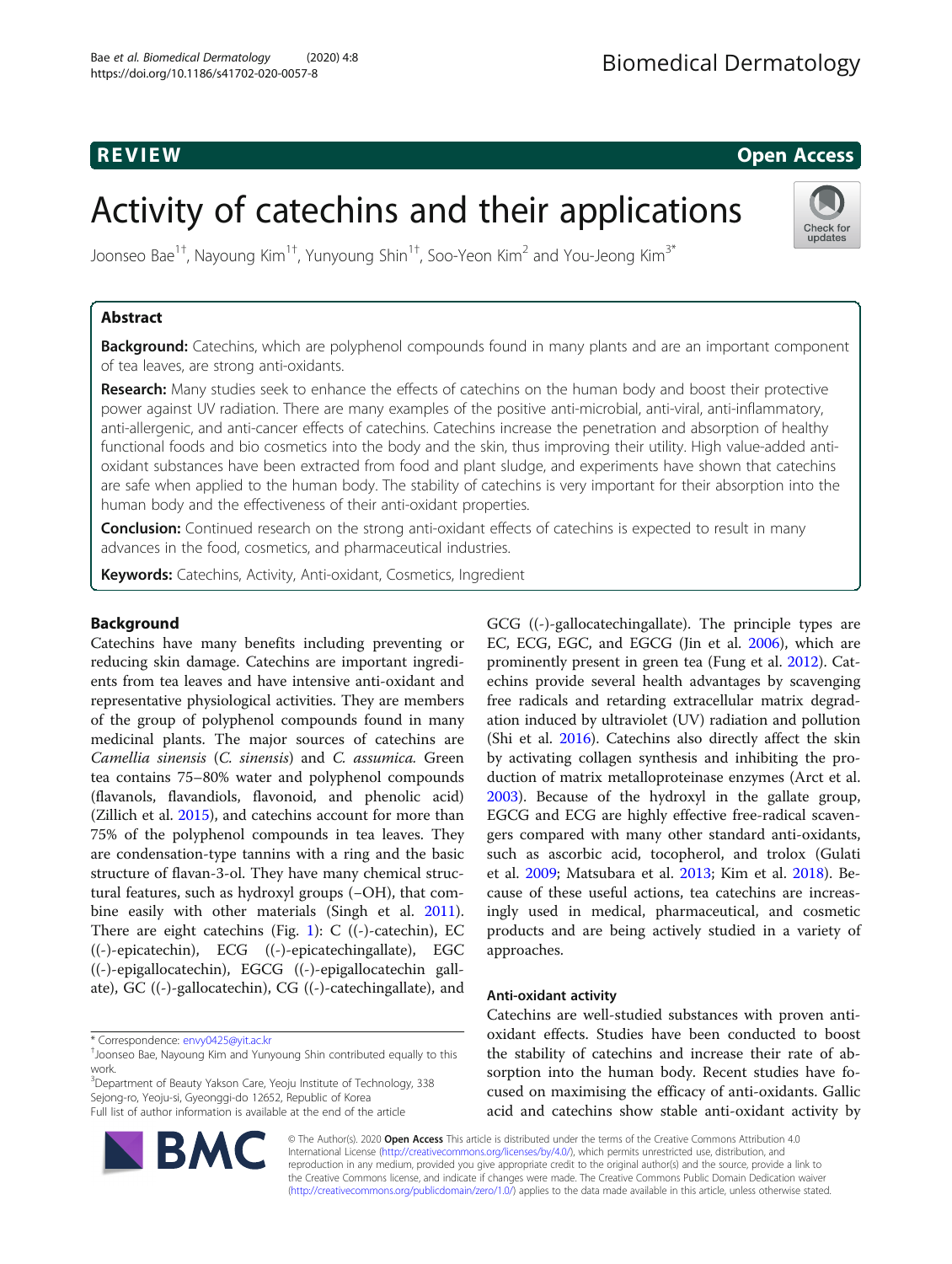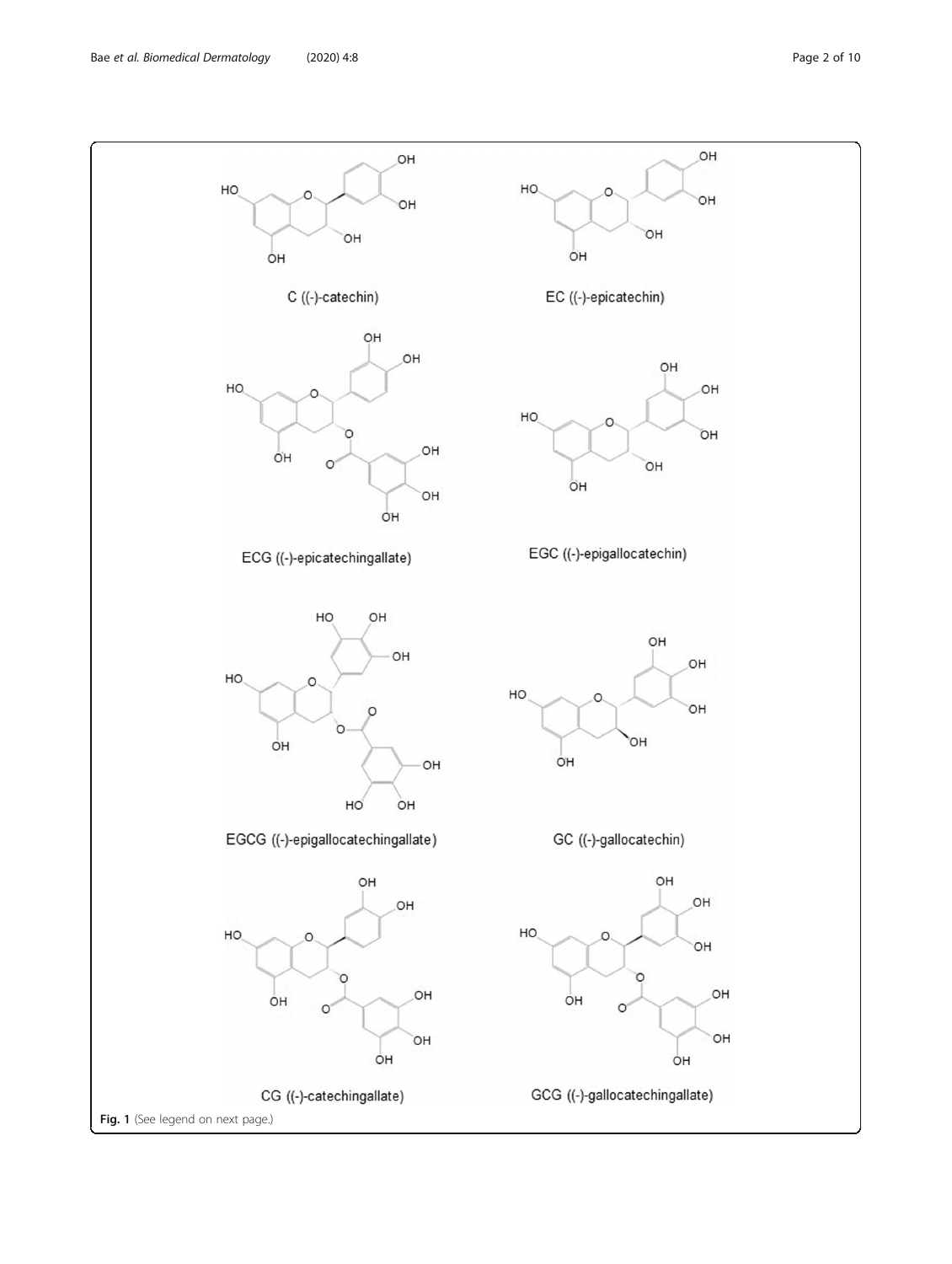<span id="page-2-0"></span>(See figure on previous page.) Fig. 1 Structural formula of eight catechins. Catechins have many chemical structural features, such as hydroxyl groups (-OH), that combine easily with other materials. There are eight catechins: C ((-)-catechin), EC ((-)-epicatechin), ECG ((-)-epicatechingallate), EGC ((-)-epigallocatechin), EGCG ((-)-epigallocatechin gallate), GC ((-)-gallocatechin), CG ((-)-catechingallate), and GCG ((-)-gallocatechingallate). The principle types are C, EC, ECG, EGC, and EGCG

synthesis of galactan, and catechin anti-oxidants covalently bind to chains of proteins (Spizzirri et al. [2009](#page-9-0)). Caesalpinia decapetala (C. decapetala) is effective in the oxidation stability of an oil-in-water emulsion (Gallego et al. [2017](#page-8-0)). Analysis using LC-ESI/LTQ Orbitrap/MS of autochthonous germplasm of the Campania region showed a higher level of anti-oxidant activity compared with the non-autochthonous germplasm (D'Urso et al. [2018](#page-7-0)). Enzymatic glucosylation of caffeic acid and EGCG leads to improved anti-oxidant ability in a cellular model of UV-induced skin ageing (Nadim et al. [2014](#page-8-0)). The flamboyant tree (Delonix regia) has potent anti-oxidant and anti-microbial activities (Feng et al. [2014\)](#page-7-0). EGCG anti-oxidant capacity is effective against  $H_2O_2$ -induced human dermal fibroblast injury (Feng et al. [2013\)](#page-7-0). Lipophilized EGCG derivatives show increased anti-oxidant activity (Zhong and Shahidi [2011\)](#page-9-0). Flavonoids and triterpenoids from the fruit of Alphitonia neocaledonica have cytotoxicity, anti-oxidant, and anti-tyrosinase activities and are useful cosmetic ingredients (Muhammad et al. [2014](#page-8-0)). Approximately 106 phenolic compounds have been found using liquid chromatography assays coupled with electrospray ionisation for rapid profiling of phenolic compounds from red maple (Acer rubrum) leaves (Li and Seeram [2018\)](#page-8-0). Bamboo stem extracts have demonstrated anti-melanogenic and anti-oxidative activities in a cell-free system and B16F10 melanoma cells (Choi et al. [2018](#page-7-0)). The ethanol extract of the marula tree is very effective in boosting activities in vitro. ECG and EGCG in marula tree extract contribute to anti-ageing activities (Shoko et al. [2018](#page-9-0)). Cocos nucifera bark showed anti-oxidant and anti-depressant activities through oxidative alterations in the prefrontal cortex (Lima et al. [2016](#page-8-0)).

# UV protection activity

Extensive studies of the protective capacity of catechins against UV radiation have demonstrated that catechins are capable of enhancing the photo stability and protection of skin from UV rays. Studies have also been conducted to find effective uses for catechins in various fields, such as the prevention of skin ageing, by increasing their efficacy and stability. Catechins improve the stability of EGCG nanoethosomal suspensions to enhance the effectiveness of inhibiting UVB-induced skin damage (Zhang et al. [2016](#page-9-0)). Emulsification of catechins increases the permeation of the skin, protective capacity against UV rays, and anti-ageing effects (Yoshino et al. [2013](#page-9-0)). Various analyses, including3-(4,5-dimethylthiazol2-yl)-2,5-diphenyltetrazolium bromide (MTT) and western blot assays, show that ECG is a powerful cure for UVB-induced damage to HaCaT keratinocytes (Huang et al. [2007](#page-8-0)). Exposure to simulated solar radiation with sunscreen sorbents showed that grape seed extracts have broad-spectrum protection due to their high photostability and a red shift over the entire UVA and UVB ray index (Martincigh and Ollengo [2016\)](#page-8-0). Flavonoids show high light and heat stability in the preservation and release of methacrylic acid-grafted poly (N-vinyl-pyrrolidone) acid-grafted (N-vinyl-pyrrolidone) (Parisi et al. [2012](#page-8-0)). The inhibitory activity against mushroom tyrosinase of components isolated from Neolitsea aciculate demonstrates this plant could be a source of antimelanin-producing agents (Kim et al. [2012\)](#page-8-0). Cultured UV-induced human keratinocytes were treated with EGCG, and the effects on inflammatory pathways and nuclear translocation of the transcription factor NF-κB were assessed. EGCG inhibited UVB- and UVA-induced inflammatory pathways and apoptosis in cultured human keratinocytes (Xia et al. [2005](#page-9-0)).

## Anti-microbial activity

Research is underway to produce biological and functional cosmetics using the natural anti-microbial properties of catechins. Human epithelial KB cells cell experiments show thatflavan-3-ols and proanthocyanidin from Limonium brasiliense (L. brasiliense) interact with gingipains to inhibit the adhesion of Porphyromonas gingivalis (P. gingivalis) to epithelial host cells (de Oliveira et al. [2017\)](#page-7-0). In studies of the anti-microbial activity of fullerene and its hydroxylated derivatives, C60 (OH)44 was as potent and broadly effective as catechin, which was used as a control for evaluation (Aoshima et al. [2009](#page-7-0)). Green tea extracts significantly reduced the levels of Streptococcus mutans (S. mutans) in saliva and dental plaques of children (Goyal et al. [2017\)](#page-8-0).

# Anti-allergenic and anti-inflammatory activities

Allergies are caused by an over active immune system reaction, producing itching and inflammation. Contact with certain allergens leads to a sensitive condition. Studies have been conducted on the anti-allergenic activity of catechins. The anti-allergenic components of the oolong tea tree and the inhibitory activity of catechins on histamine released from rat peritoneal mast cells passively sensitised with the anti-egg albumin IgE antibody were investigated. GCG was the most potent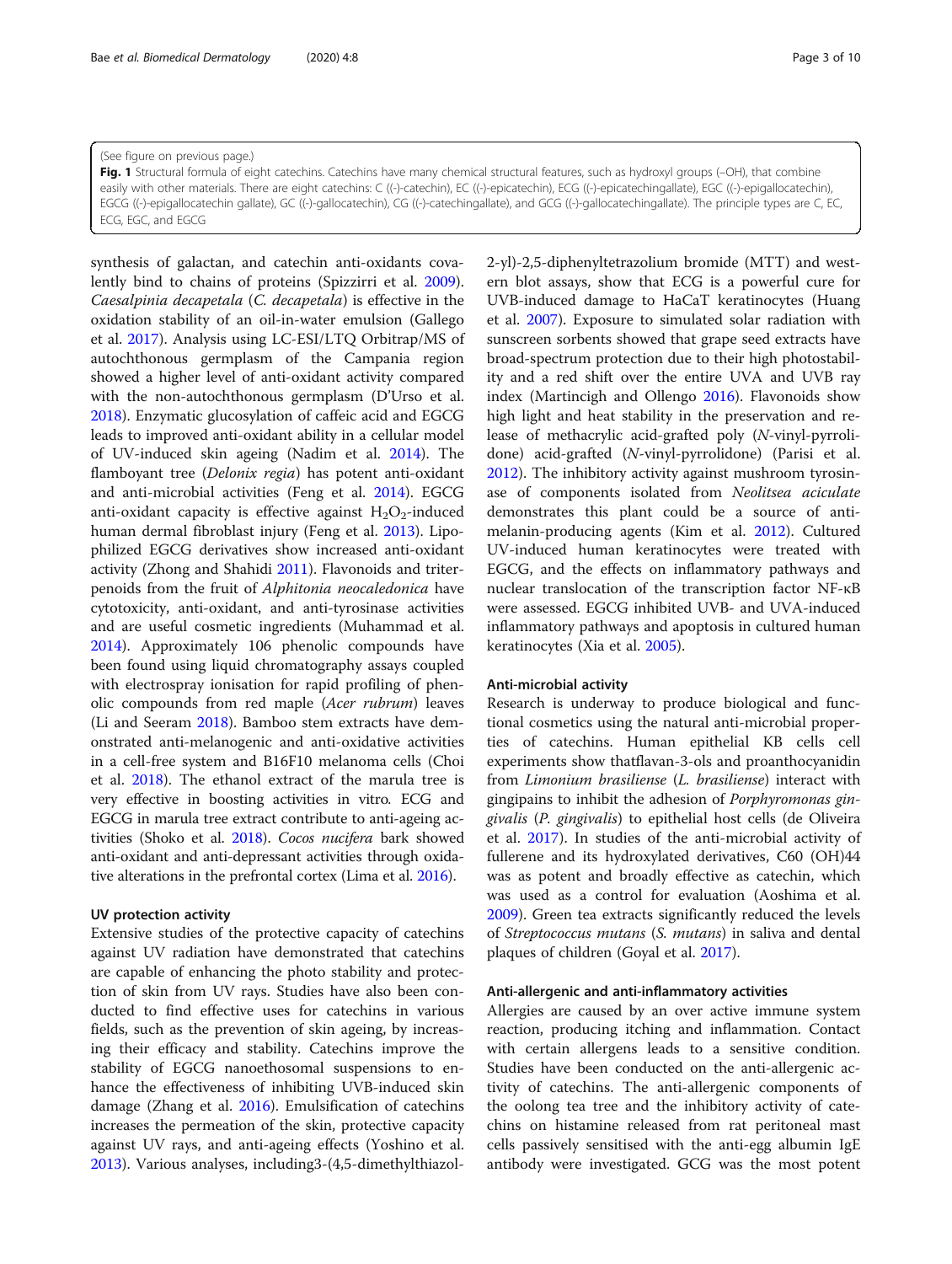anti-allergenic component among tea catechins (Ohmori et al. [1995\)](#page-8-0). Extracts of Acerola bagasse (A. bagasse) can modulate the activity of proteases that act on coagulant, anti-coagulant, and thrombolytic activities as well as the destruction of phospholipids, thereby decreasing inflammation and platelet aggregation (Marques et al. [2018](#page-8-0)). Methanol extracts of the stem bark of Vitellaria paradoxa (V. paradoxa) showed anti-inflammatory and antiarthritic activities in acute and chronic inflammation in Wistar albino rats (Foyet et al. [2015\)](#page-8-0). Chlorhexidine and green tea extracts reduced dentin corrosion and wear. Some matrix metallo protease inhibitors may be a preventative measure to prevent dentin erosion-abrasion (Magalhães et al. [2009](#page-8-0)).

#### Anti-viral and anti-cancer activities

Many studies have been conducted on the prevention and treatment of viral infections (measles, AIDS, chicken pox, SARS, MERS, Ebola, etc.). An experimental study demonstrated the anti-influenza virus activity of green tea catechins (Ide et al. [2014\)](#page-8-0). Ent EC-(4alpha→8) EC (Ent-Epiafzelechin-(4alpha -> 8) -epiafzelechin of Cassiajavanica did not affect cell viability and proliferation but interfered with herpes simplex virus cell penetration and adhesion (Cheng [2006](#page-7-0)). In clinical trials, gargling with green tea three times a day did not alter the rate of contracting the influenza virus. The researchers suggested that further study of catechin anti-viral activities are needed (Ide et al. [2014\)](#page-8-0). Studies have found anticancer substances in plants that inhibit cancer cell proliferation, including catechins. Polyphenol-rich extracts from Lawsonia inermis (L. inermis) L. (Henna) inhibit oxidative radicals and cancer cell proliferation (Kumar et al. [2016\)](#page-8-0).

# Activation of skin barrier passage

Catechins have excellent anti-oxidant activity, but their high molecular weight and binding to the lipid bilayer of the skin are obstacles to passing the skin barrier. There have been numerous attempts to overcome this problem. Microneedle-mediated intradermal delivery enables EGCG to penetrate to deeper skin layers. Skin microporation with maltose microneedles facilitates the penetration of EGCG across the stratum corneum into the deeper skin layers, including the viable epidermis and dermis (Puri et al. [2016\)](#page-8-0). Based on the use of oil-water emulsions with different oil contents, a mixture of polyphenols containing catechins using Franz-type diffusion cells permeated the epidermis and dermis in pig skin in vitro (Zillich et al. [2013](#page-9-0)). Hydrophilic additives reduce the activity of flavonoids by increasing their solubility. Skin penetration of flavonoids from grape leaf extract as well asrutin, quercetin, and catechins occurs through lipophilic membranes (Arct et al. [2002](#page-7-0)). EGCG,

quercetin, 14-EGCG, and Ginkgo biloba extracts show excellent skin penetration in fresh white skin obtained from abdominal surgery on static Franz-type diffusion cells (dal Belo et al. [2009\)](#page-7-0). Monoglycerol Ester (MGE)-liquid crystal (LC)-forming lipid and glycerol monoolate (GMO)-LC formulations have improved skin penetration from various physico-chemical properties of the drug. MGE formulations have lower viscosity, faster drug release, and better skin permeability than GMO formulations. The low viscosity of the MGE-LC-preparations might affect drug diffusion and permeability through the skin (Kadhum et al. [2017\)](#page-8-0). Liposomes can actively pass skin layers through artificial phosphor lipid membranes. Phospholipids have an outstanding affinity for certain groups of flavonoids, and a mixture of catechins and phytosomes, a complex of naturally active components and phospholipids (mainly lecithin), enhances skin elasticity (Bombardelli [1991](#page-7-0)). The interaction between fish collagen peptide (FCP) and EGCG was analysed using spectroscopic techniques, such as fluorescence spectres copy circular dichroism and Fourier-transform infrared spectroscopy (FTIR). More exposure of proline was found when FCP-EGCG complexes formed. FCP acts as an enhancer of EGCG and increases the absorption of EGCG into the skin and the body (Yang et al. [2015c](#page-9-0)). Chitosan microparticles containing green tea extracts show permeation of catechins into subcutaneous tissues, and metabolism studies show that chitosan microparticles improve subcutaneous delivery of catechins while limiting their degradation by skin enzymes (Wisuitiprot et al. [2011\)](#page-9-0).

## Promotion of cell activity

The effects of natural extracts, including catechins, on cell activity have been studied extensively. Extracts of black, green, and white tea have anti-melanogenic activities in immortalised melanocytes. Fermented tea leaves have the lowest cytotoxicity and the highest anti-melanogenic activities (Kim et al. [2015\)](#page-8-0). EGCG reduced the secretion and production of melanin in human melanoma cells in a mechanistic study promoting skin hydration that measured anti-oxidant and pigmentation properties. EGCG increases hyaluronic acid synthase gene expression and cell proliferation (Kim et al. [2018\)](#page-8-0). EGCG-5′-O-α-glucopyranoside (EGCG-5′Glu), an EGCG derivative, has antioxidative effects in both cell-free and cellular systems. EGCG-5′Glu restores reactive oxygen species (ROS)-mediated cell viability, regulates caspases and cell survival molecules, and increases cell proliferation by modulating NF-κB activity (Han et al. [2018](#page-8-0)).

# Sludge utilisation

High value-added sludge utilisation in pharmaceuticals, cosmetics, and food has made considerable progress.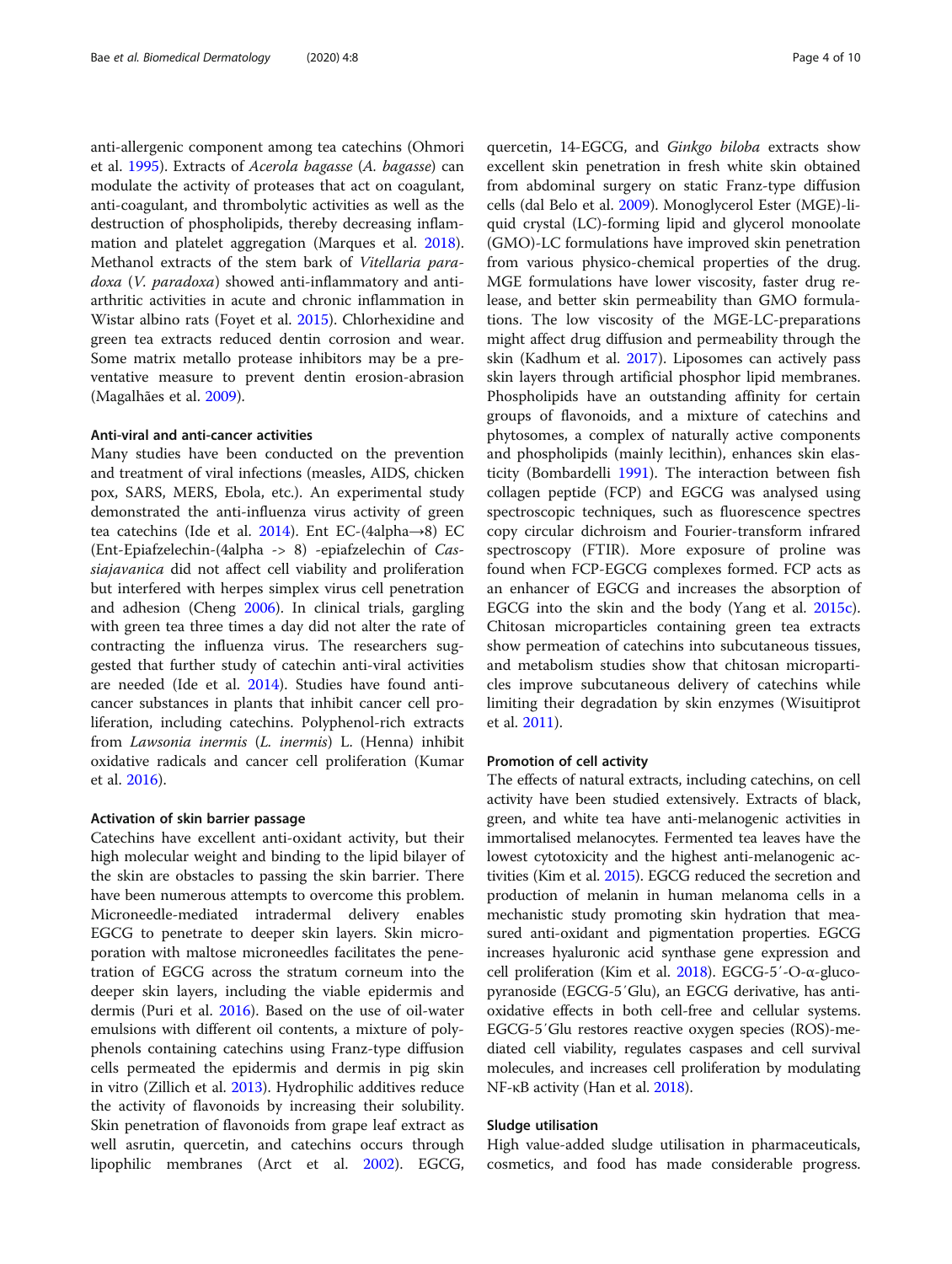Tannin, an extract of solid waste produced in chestnut industrial processes, is an effective natural anti-oxidant for the cosmetic, food, and pharmaceutical industries (Aires et al. [2016](#page-7-0)). Used coffee grounds are a great source of bioactive compounds of interest to the cosmetic and pharmaceutical industries, and methylanthines and phenols are health-related compounds present in used coffee grounds. FTIR has been used to evaluate useful active ingredients in used coffee grounds (Magalhães et al. [2016](#page-8-0)). Identification and quantification of phenolic compounds and radical scavenging activities of the two by-products of Vitis vinifera L. cv noir showed that they have high potential as anti-oxidants (Reis et al. [2016\)](#page-8-0). Procyanidins, composed of catechin oligomers, function in anti-oxidant activity, metal chelation, radical trapping, and direct enzyme binding. Based on these results, procyanidin oligomers strongly bind with permanent keratin hairs and inhibit hair destruction caused by oxidative damage (Kim [2011\)](#page-8-0). Laccase catalyses the polymerisation of phenolic compounds, suggesting that laccase-catalysed polymerisation of natural phenols may be applied to the development of new cosmetic pigments (Jeon et al. [2010\)](#page-8-0). In peel and seed tests, peel extracts show higher total polyphenol content and anti-oxidant activity (Kosińska et al. [2012](#page-8-0)). In characterisation and quantification analyses using HPLC-ESI-MS/MS, the highest anti-oxidant activity levels in the edible parts of araticum fruits were in the peel, followed by the pulp, and then the seeds (Arruda et al. 2017). In tests of cocoa bean husks using hot water treatment, anti-oxidant-rich extracts of phenol, sugar, and the obromine were produced when treated at 170 °C for 30 min (Hernández-Hernández et al. [2018](#page-8-0)). Artocarpus heterophyllus (A. hererophyllus) shell is a good source of natural anti-oxidants and other physiologically active substances including catechins, according to the results of various analyses, such as LC-MS/MS and GC/ MS (Sharma et al. [2013](#page-8-0)). Sapucaia nuts and their byproducts are rich in phenolic compounds that are high in anti-oxidant activity. The content of phenol is especially high in the shell (Demoliner et al. [2018](#page-7-0)). In another study, the anti-oxidant activities of the bark fibres of four coconut cultivars were examined, and the phenolic components and anti-oxidant activities of the coconut shells were confirmed (Oliveira et al. [2013\)](#page-8-0).

# Stability

Catechins have high anti-oxidant activities and protect the skin from the sun's UV rays. Many studies are underway to stabilise catechins, which are highly unstable in sunlight. Addition of α-lipoic acid to catechins can produce an effective anti-oxidant by stabilising EGCG (Scalia et al. [2013\)](#page-8-0). Components should be closely monitored when evaluating the compatibility of catechins and excipients commonly used for micro- and nanoemulsions in complementary and thermal assays. Especially for preparations containing liposomes, heat-based production processes should be avoided (Ferreira-Nunes et al. [2018\)](#page-8-0). Flavonoids, alkaloids, and phenolic acids in green tea toothpastes were analysed for stability at various pH levels and were more stable at low pH (Jang et al. [2014\)](#page-8-0). The photo stability of EGCG was examined under the same conditions using a water-soluble UVB filter, benzophenone-4(BP-4). The results showed that photo stability was concentration dependent; the maximum level of EGCG photo stabilisation (catechin loss,  $29.4 \pm 2.2\%$ ) was attained in the presence of 2.1% (w/w) BP-4 (Bianchi et al. [2011\)](#page-7-0). A study of catechin-based collagen stabilisation showed that hydrophobic interactions and hydrogen bonding interaction affected collagen stabilisation by plant polyphenols (Madhan et al. [2005\)](#page-8-0). C. decapetala extracts have anti-oxidant properties due to the phenolic compounds in the leaves. At a concentration of 0.2%, C. decapetala extracts reduced the oxidative degradation of the oil-in-water emulsion (Gallego et al. [2017](#page-8-0)).

#### Tissue biopsy culture model

The results of in vivo applications of catechins are not the same as in vitro results. Tissue bio culture models play a valuable role by replacing animal experiments in studies of catechins. To prove the principle that proteins and key gene markers may be altered in an optimised whole-tissue biopsy culture model, topical formulations containing green tea catechins were examined in a skin biopsy culture model (Sidgwick et al. [2016](#page-9-0)). EpiDerm has anti-oxidant properties like those of living organisms and can eliminate oxidative stress factors caused by EGCG under in vitro experimental conditions (Yuki et al. [2013\)](#page-9-0). In an experiment using HaCaT and RBL-2H3 cells, the safety and anti-inflammatory effect of nanoencapsulated lipid-soluble green tea leaf extracts using the supercritical  $CO<sub>2</sub>$  extraction method were objectively proven (Shin et al. [2019](#page-8-0)).

# Safety for human application

Although natural extracts are effective as anti-oxidants and anti-microbials, the safety of catechins should be ensured in actual human applications. Studies on the safety of catechins have been conducted in animal experiments and human clinical tests. Propionidin B-2 [EC- (4beta→8)-EC] promotes hair growth, and safety studies for human application are needed. Local procyanidin B-2 was safe and acceptable in a series of toxicity tests. Mutagenicity tests using guinea pigs, bacteria, and rabbits show that procyanidin B-2 is not a mutagen (Takahashi et al. [1999](#page-9-0)). In characterisation and biocompatibility studies of "green" silver nanoparticles using green tea polyphenols,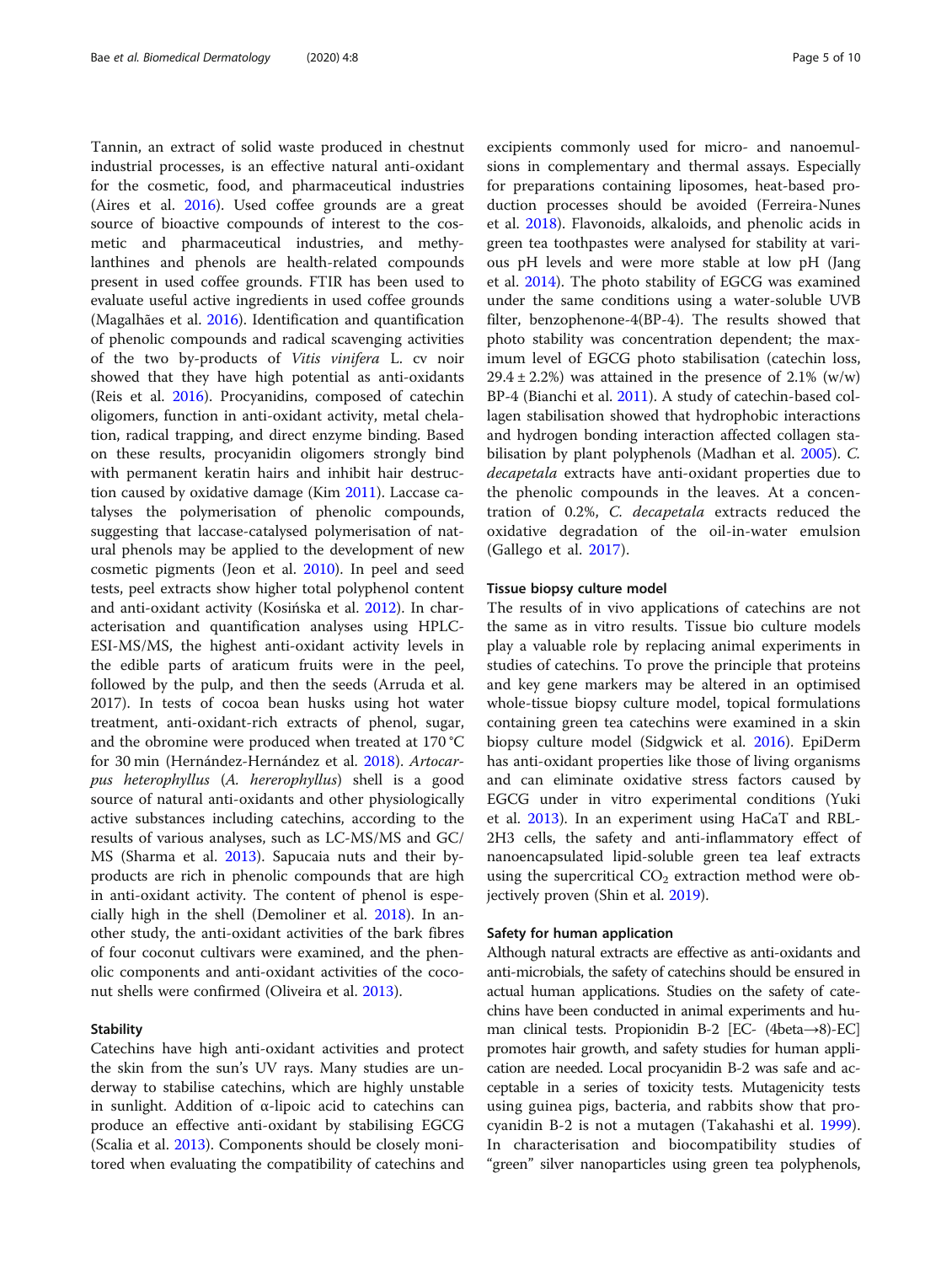silver nanoparticles were nontoxic and biocompatible (Moulton et al. [2010](#page-8-0)).

# Anti-oxidant properties of catechins used for other applications

In addition to their direct anti-oxidant activities, catechins are being studied to increase their utility in various fields. To increase the rate of the hair dying process using plant products, phenol-derived polymeric dyes from Trametes versicolor use a laccase reaction with catechins and catechol to achieve a permanent keratin hair dye of various colours and shades (Im and Jeon [2016](#page-8-0)). Food packaging materials or active membranes containing anti-oxidants, such as catechin-derived EGCG and EC, are a new way to reduce the oxidation of foods, cosmetics, and pharmaceuticals using biopolymer materials. The anti-oxidative activity of the film was measured by the removal of methanol extracts containing catechins and EC, and their amounts were 32.90% and 36.68%, respectively (Iñiguez-Franco et al. [2012](#page-8-0)). Tannic acid, EGCG, and ECG were bound to collagen by extensive hydrogen bonding augmented by hydrophobic interactions. They prevented the free access of collagenase to the active areas in collagen chains (Jackson et al. [2010](#page-8-0)).

# Synergistic effects by the method and process of extraction

Many attempts have been made to improve the effectiveness and utilisation of catechins and to efficiently apply their anti-oxidant properties to the human body. Antioxidative and UV-barrier properties of the molecules can be used for cosmetic and dermatological formulations after a selective high-performance liquid chromatography (HPLC) method is developed and verified for evaluating the optimal efficacy of catechins in the development of topical formulations (Ferreira-Nunes et al. [2017](#page-7-0)). Near-infrared spectroscopy (NIRS) has been proposed as a rapid and non-destructive way to measure the contents of three main phenolics (caffeic acid, (+)-catechin, and chlorogenic acid) (Magalhães et al. [2016](#page-8-0)). Chemical modification of anthocyanin and procyanidins to more lipophilic compounds by mass spectroscopy has the advantage of increasing bioavailability in biological matrices because anti-oxidation activity increases based on the acylation of procyanidin B4 by saturated fatty acids (Cruz et al. [2015\)](#page-7-0). Polyphenols and collagen peptides can be applied to the design of clear products, via the formation of lactoferrin (LF)–EGCG aggregates, which are destroyed chiefly through competition mechanisms with EGCG molecules (Yang et al. [2015a\)](#page-9-0). The mechanism and structural properties of trivalent aggregates of LF and pectin in a multispectral analysis show that the fluorescence intensity of LF decreases while that of EGCG increases (Yang et al. [2015b](#page-9-0)). FTIR spectral analysis confirmed that the hydrogen bonds between the aliphatic, catechin, and aromatic hydroxyl groups on gelatin were responsible for the selfassembly of nanoparticles. In free-radical experiments, catechins could be protected by nanoparticles and last for an extended period (Chen et al. [2010](#page-7-0)). An efficient, precise, and reliable method was developed to quantify polyphenol catechins and EC in aguaraná extract solution using an HPLC-PDA method (Klein et al. [2012](#page-8-0)). Three different solvents and two extraction methods were used to compare the total polyphenol and flavonoid contents of tara pod extracts. The total polyphenol content was highest when a 75% ethanol solution was used in an hour-long ultrasonic process, and the flavonoid content was highest when it was extracted for 24 h in cold water. However, water extracts were effective only in the early stages of the oxidation process, showing that 75% ethanol extraction is the best method for polyphenol isolation (Skowyra et al. [2013\)](#page-9-0). Asynergistic study between process parameters found that augmentation of the ultrasonic treatment process significantly speeds the recovery of phenolic anti-oxidants and reduces the processing time (Arruda et al. [2019\)](#page-7-0). Procyanidin extracts of grape seeds prevent damage to most tissues and molecules from nanoparticle treatment (Niu et al. [2017](#page-8-0)).

# Conclusions

Table [1](#page-6-0) summarises the activities of catechins and their applications. Catechins are used as materials to promote health, to prevent and treat diseases, and for cosmetic purposes. Studies of their high anti-oxidant activities found in plants and their by-products are continually being conducted. Extensive studies have been conducted on the UV protective activities of catechins to enhance their photo stability, efficacy, and stability for their use in various fields, including slowing the skin-aging process. EGCG nanoparticles inhibit UVA damage, grape seeds have photo stability against UVA rays, and catechins inhibit UVA- and UVB-induced inflammatory pathways. Anti-microbial activities of catechins were shown to inhibit the adhesion of P. gingivalis to host epithelial cells, as flavan-3-ols and proanthocyanidins of L. brasiliense interact with gingipains. Green tea extracts significantly reduce the levels of S. *mutans* in saliva as well as dental plaques. GCG is the most potent antiallergenic component among all tea catechins. Extracts of A. bagasse coagulants reduce inflammation and platelet aggregation. Extracts of *V. paradoxa* stem barks have anti-inflammatory and anti-arthritic properties. Green tea catechins have anti-influenza properties and have been shown to inhibit herpes simplex enzyme cell penetration and adhesion. Polyphenol-rich W-LI extracts from L. inermis (Henna) can inhibit oxidative radicals and cancer cell proliferation. Nanoparticles delivered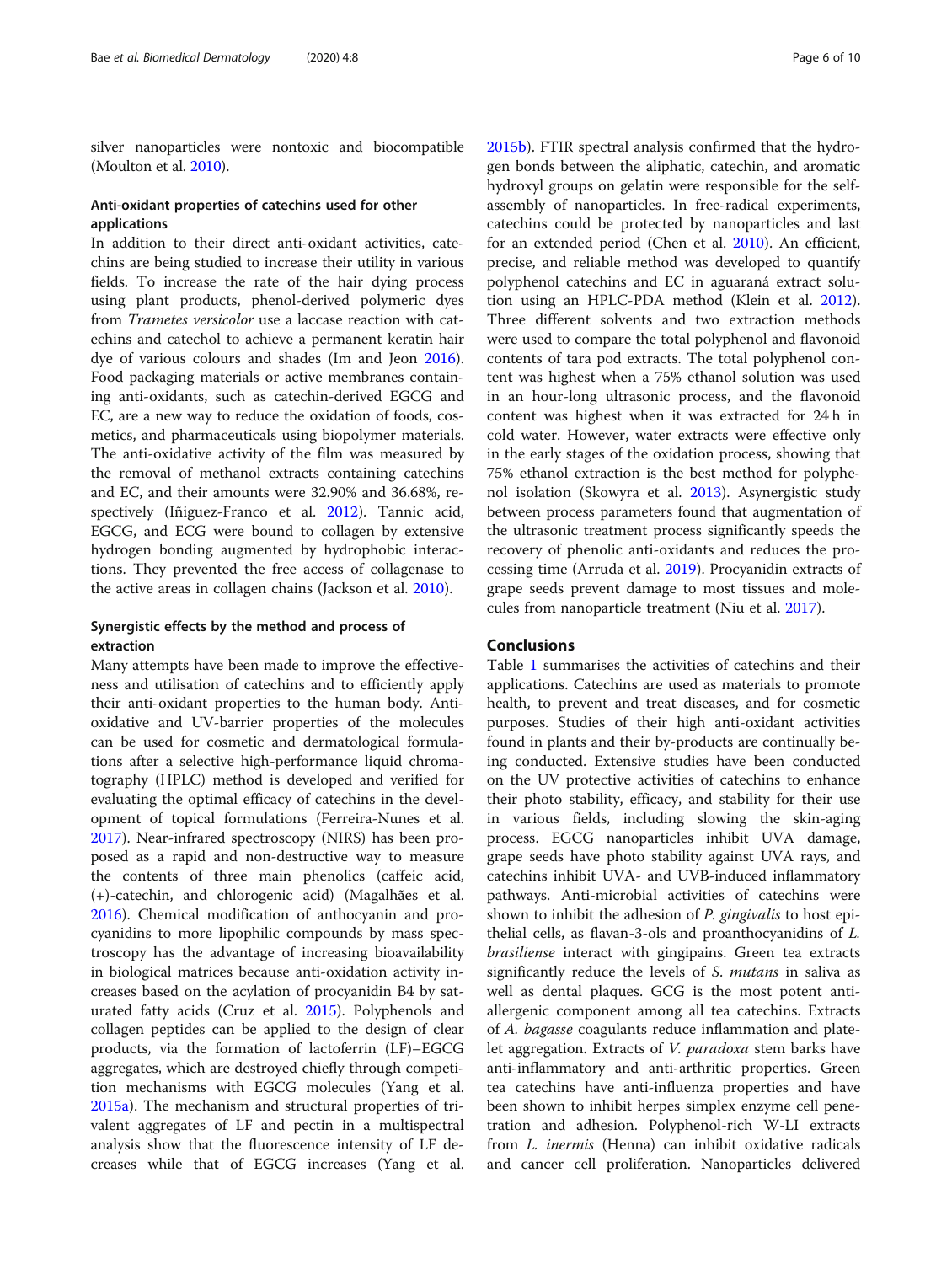#### <span id="page-6-0"></span>Table 1 Activities of catechins and their applications

| Catechin activity                                                      | Application                                                                                                                                                | References                                                                                                                                                                                                                                              |
|------------------------------------------------------------------------|------------------------------------------------------------------------------------------------------------------------------------------------------------|---------------------------------------------------------------------------------------------------------------------------------------------------------------------------------------------------------------------------------------------------------|
| Anti-oxidant activities                                                | Maximising the efficacy of anti-oxidants and catechins<br>in new substances                                                                                | D'Urso et al. 2018, Gallego et al. 2017, Spizzirri et al. 2009,<br>Nadim et al. 2014, Feng et al. 2014, Feng et al. 2013, Zhong<br>and Shahidi 2011, Muhammad et al. 2014, Li and Seeram 2018,<br>Choi et al. 2018, Shoko et al. 2018, Lima et al. 2016 |
| UV protection                                                          | Improve the stability of catechins in sunlight and<br>increase the UV protection effect                                                                    | Zhang et al. 2016, Yoshino et al. 2013, Niu et al. 2017,<br>Huang et al. 2007, Martincigh and Ollengo 2016,<br>Parisi et al. 2012, Kim et al. 2012, Xia et al. 2005                                                                                     |
| Anti-microbial activities                                              | Demonstrates anti-microbial activity and develops<br>pharmaceuticals and functional cosmetics                                                              | de Oliveira et al. 2017, Aoshima et al. 2009,<br>Goyal et al. 2017                                                                                                                                                                                      |
| Anti-allergenic and anti-<br>inflammatory activities                   | Has an anti-allergenic component and anti-<br>inflammatory and anti-arthritic activity                                                                     | Ohmori et al. 1995, Marques et al. 2018,<br>Foyet et al. 2015, Magalhães et al. 2009                                                                                                                                                                    |
| Anti-viral activities                                                  | Shows anti-influenza activity and interferes with cell<br>infiltration and attachment of herpes simplex virus                                              | Ide et al. 2014, Cheng 2006                                                                                                                                                                                                                             |
| Anti-cancer activities                                                 | Extract from Lawsonia inermis (Henna) can inhibit<br>proliferation of cancer cells                                                                         | Kumar et al. 2016                                                                                                                                                                                                                                       |
| Activation of skin barrier<br>passage                                  | Various methods have enhanced the skin penetration<br>of epigallocatechin-3-gallate (EGCG) anti-oxidants                                                   | Puri et al. 2016, Zillich et al. 2013, dal Belo et al. 2009,<br>Kadhum et al. 2017, Bombardelli 1991, Arct et al. 2002,<br>Yang et al. 2015c, Wisuitiprot et al. 2011                                                                                   |
| Promoting cell activities                                              | Effective for low cytotoxicity and anti-melanin<br>production and improves reactive oxygen species<br>(ROS)-mediated cell viability and cell proliferation | Kim et al. 2015, Kim et al. 2018                                                                                                                                                                                                                        |
| Sludge utilisation                                                     | Anti-oxidant components were extracted from<br>various sludge, suggesting that they could be<br>developed into foods, cosmetics, and<br>pharmaceuticals    | Aires et al. 2016, Magalhães et al. 2015, Reis et al. 2016,<br>Kosińska et al. 2012, Arruda et al. 2017, Hernández-Hernández<br>et al. 2018, Sharma et al. 2013, Demoliner et al. 2018,<br>Oliveira et al. 2013                                         |
| Stability                                                              | Aspects exploited for improving stability include<br>sunlight, oxidation, compound stability, and<br>collagen stabilisation                                | Scalia et al. 2013, Ferreira-Nunes et al. 2018, Jang et al. 2014,<br>Bianchi et al. 2011, Madhan et al. 2005, Gallego et al. 2017                                                                                                                       |
|                                                                        | Relatively stable at low pH and the extraction efficiency<br>of anti-oxidants was high                                                                     | Tsuchiya et al. 1997, Jang et al. 2014                                                                                                                                                                                                                  |
| Tissue biopsy culture<br>model                                         | Demonstrated efficacy in vivo and vitro<br>culture models                                                                                                  | Sidgwick et al. 2016, Ow and Stupans 2003, Yuki et al. 2013,<br>Moulton et al. 2010                                                                                                                                                                     |
| Safety for human<br>applications                                       | In vivo experiments demonstrate safety                                                                                                                     | Takahashi et al. 1999, Moulton et al. 2010                                                                                                                                                                                                              |
| Anti-oxidant properties of<br>catechins used for other<br>applications | Dyes, packaging materials, nanoparticles, and<br>biocompatibility                                                                                          | Im and Jeon 2016, Iñiquez-Franco et al. 2012, Kim 2011,<br>Jeon et al. 2009, Rojas et al. 2005, Jackson et al. 2010                                                                                                                                     |
| Synergistic effect by<br>extraction method and<br>process              | Chemical modification, molecular interaction<br>mechanisms, hydrogen bonding, and<br>nanoparticle treatment increase efficiency                            | Ferreira-Nunes et al. 2017, Magalhães et al. 2016,<br>Cruz et al. 2015, Yang et al. 2015a, Chen et al. 2010,<br>Yang et al. 2015b, Niu et al. 2017, Klein et al. 2012,<br>Skowyra et al. 2013, Arruda et al. 2019                                       |

through microneedles into human skin and oil-water emulsions with different oil contents enhance skin penetration and retention using Franz-type diffusion cells. The lipophilic membrane model increases rutin and quercetin contents, including flavonoids, and enhances skin penetration and retention due to the interaction of fish collagen and EGCG. FCP acts as an enhancer of catechins and increases absorption of catechins into the skin and the body, and chitosan microparticles improve the transdermal delivery of catechins. Catechin promotes cellular activities, and tea extracts inhibit melanin production. Fermented tea has the highest anti-melanogenic activity and the lowest cytotoxicity. Hyaluronic acid synthase reduces melanin secretion, EGCG derivatives

restore ROS-mediated cell viability, and EGCG-5′Glu increases cell proliferation. Many studies have been conducted to obtain anti-oxidants from sludge, including chestnut shells, coffee grounds, A. heterophyllus shells, and coconut shells, with results that show good antioxidant activity. The use of sludge has been studied widely due to its high utility value, environmental protection, and interest in up-cycling products.

Catechins are highly unstable in sunlight, and research is underway to stabilise catechins. Addition of α-lipoic acid to catechins is effective for its stabilisation. BP-4, a soluble UVB filter, can stabilise EGCG to produce effective anti-oxidants. Catechin preparations made with lipid ingredients are less stable in heat, so it is necessary to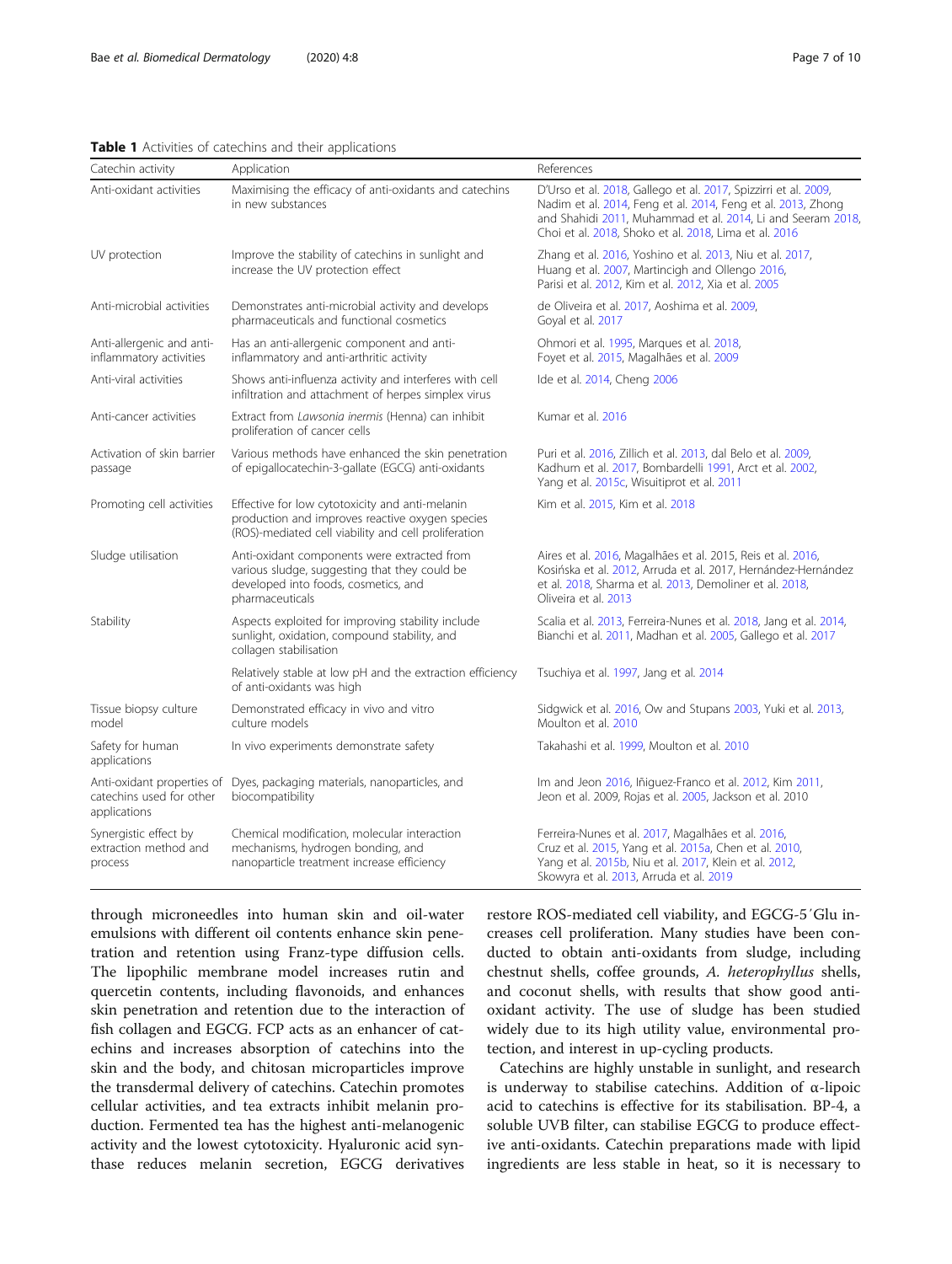<span id="page-7-0"></span>avoid heating them as much as possible. The lower the pH level, the more stable the anti-oxidant activities of green tea compounds. This suggests that more research is required on the effect of pH on the various activities of catechins.

Catechins have been used in the tissue biopsy culture model to achieve optimised effects like those in an in vivo application. The anti-oxidant properties of Epi-Derm are like those of living organisms, and the stability and anti-inflammatory effects of catechins in HaCaT cells and RBL-2H3 cells were objectively proven. In safety tests for human applications, propionidinB-2 (epicatechin) was nontoxic and nonmutagenic. The antioxidant properties of catechins make them suitable for use in hair dyes and containers for medicines and cosmetics to reduce oxidation of the contents. HPLC, NIRS, nanoparticles, cold water, 75% ethanol solution, and ultrasonic treatment are proposed methods to increase human body applications and the extraction efficiency of catechins. All these studies and achievements suggest that the anti-oxidant activities of catechins will contribute significantly to the development of cosmetics and to human health.

#### Abbreviations

BP-4: Benzophenone-4; C: ((-)-Catechin); CG: ((-)-Catechingallate); EC: ((- )-Epicatechin); ECG: ((-)-Epicatechin gallate); EGC: ((-)-Epigallocatechin); EGCG: ((-)-Epigallocatechin gallate); EGCG-5′Glu: EGCG-5′-O-αglucopyranoside; FCP: Fish collagen peptide; FTIR: Fourier-transform infrared spectroscopy; GC: ((-)-Gallocatechin); GCG: ((-)-Gallocatechingallate); HPLC: High-performance liquid chromatography; LF: Lactoferrin; NIRS: Nearinfrared spectroscopy; ROS: Reactive oxygen species

#### Acknowledgements

We would like to thank Yeoju-si and Yeoju Institute of Technology (Gyeonggi-do, Republic of Korea) for their support for this study.

#### Authors' contributions

JB, NK, YS, and YJK designed the study and analyzed data, and JB, NK, YS, SYK, and YJK wrote the manuscript and figure together. All authors read and approved the final manuscript.

#### Funding

Not applicable.

# Availability of data and materials

Data sharing not applicable to this article as no datasets were generated or analyzed during the current study.

#### Ethics approval and consent to participate

Not applicable.

# Consent for publication

Not applicable.

#### Competing interests

The authors declare that they have no competing interests.

# Author details

<sup>1</sup>Department of Cosmetics Engineering, Graduate School of Konkuk University, 120 Neungdong-ro, Gwangjin-gu, Seoul 05029, Republic of Korea. 2 Department of Beauty Art, Doowon Technical University, 159 Jurawui-gil, Paju-eup, Paju-si, Gyeonggi-do 10838, Republic of Korea. <sup>3</sup>Department of

Beauty Yakson Care, Yeoju Institute of Technology, 338 Sejong-ro, Yeoju-si, Gyeonggi-do 12652, Republic of Korea.

Received: 21 August 2019 Accepted: 8 January 2020 Published online: 26 February 2020

# References

- Aires A, Carvalho R, Saavedra MJ. Valorization of solid wastes from chestnut industry processing: extraction and optimization of polyphenols, tannins and ellagitannins and its potential for adhesives, cosmetic and pharmaceutical industry. Waste Manag. 2016;48:457–64.
- Aoshima H, Kokubo K, Shirakawa S, Ito M, Yamana S, Oshima T. Antimicrobial activity of fullerenes and their hydroxylated derivatives. Biocontrol Sci. 2009; 14:69–72.
- Arct J, Bielenda B, Oborska A, Pytkowska K. The tea and its cosmetic application. J Appl Cosmetol. 2003;21:117–27.
- Arct J, Oborska A, Mojski M, Binkowska A, Swidzikowska B. Common cosmetic hydrophilic ingredients as penetration modifiers of flavonoids. Int J Cosmet Sci. 2002;24:357–66.
- Arruda HS, Pereira GA, de Morais DR, Eberlin MN, Pastore GM. Determination of free, esterified, glycosylated and insoluble-bound phenolics composition in the edible part of araticum fruit (Annona crassiflora Mart.) and its by-products by HPLC-ESI-MS/MS. Food Chem. 2018;245:738–49.
- Arruda HS, Silva EK, Pereira GA, Angolini CFF, Eberlin MN, Meireles MAA, et al. Effects of high-intensity ultrasound process parameters on the phenolic compounds recovery from araticum peel. Ultrason Sonochem. 2019;50:82–95.
- Bianchi A, Marchetti N, Scalia S. Photodegradation of (−)-epigallocatechin-3 gallate in topical cream formulations and its photostabilization. J Pharm Biomed Anal. 2011;56:692–7.
- Bombardelli E. Phytosome : new cosmetic delivery system. Boll Chim Farm. 1991; 130:431–8.
- Chen Y-C, Yu S-H, Tsai G-J, Tang D-W, Mi F-L, Peng Y-P. Novel technology for the preparation of self-assembled catechin/gelatin nanoparticles and their characterization. J Agric Food Chem. 2010;58:6728–34.
- Cheng H-Y. ent-Epiafzelechin-(4 ->8)-epiafzelechin extracted from Cassia javanica inhibits herpes simplex virus type 2 replication. J Med Microbiol. 2006;55: 201–6.
- Choi M-H, Jo H-G, Yang J, Ki S, Shin H-J. Antioxidative and anti-melanogenic activities of bamboo stems (Phyllostachys nigra variety henosis) via PKA/ CREB-mediated MITF downregulation in B16F10 melanoma cells. Int J Mol Sci. 2018;19:409.
- Cruz L, Fernandes VC, Araújo P, Mateus N, de Freitas V. Synthesis, characterisation and antioxidant features of procyanidin B4 and malvidin-3-glucoside stearic acid derivatives. Food Chem. 2015;174:480–6.
- D'Urso G, Pizza C, Piacente S, Montoro P. Combination of LC–MS based metabolomics and antioxidant activity for evaluation of bioactive compounds in Fragaria vesca leaves from Italy. J Pharm Biomed Anal. 2018; 150:233–40.
- dal Belo SE, Gaspar LR, PMBG MC, Marty J-P. Skin penetration of epigallocatechin-3-gallate and quercetin from green tea and "Ginkgo biloba" extracts vehiculated in cosmetic formulations. Skin Pharmacol Physiol. 2009;22:299– 304.
- de Oliveira CA, Hensel A, Mello JCP, Pinha AB, Panizzon GP, Lechtenberg M, et al. Flavan-3-ols and proanthocyanidins from Limonium brasiliense inhibit the adhesion of Porphyromonas gingivalis to epithelial host cells by interaction with gingipains. Fitoterapia. 2017;118:87–93.
- Demoliner F, de BrittoPolicarpi P, Vasconcelos LFL, Vitali L, Micke GA, Block JM. Sapucaia nut (Lecythis pisonis Cambess) and its by-products: a promising and underutilized source of bioactive compounds. Part II: phenolic compounds profile. Food Res Int. 2018;112:434–42.
- Feng B, Fang Y, Wei SM. Effect and mechanism of epigallocatechin-3-gallate (EGCG) against the hydrogen peroxide-induced oxidative damage in human dermal fibroblasts. J Cosmet Sci. 2013;64(1):35–44.
- Feng H-L, Tian L, Chai W-M, Chen X-X, Shi Y, Gao Y-S, et al. Isolation and purification of condensed tannins from flamboyant tree and their antioxidant and antityrosinase activities. Appl Biochem Biotechnol. 2014;173:179–92.
- Ferreira-Nunes R, Angelo T, da Silva SMM, Magalhães PO, Gratieri T, da Cunha-Filho MSS, et al. Versatile chromatographic method for catechin determination in development of topical formulations containing natural extracts. Biomed Chromatogr. 2017;32:e4062.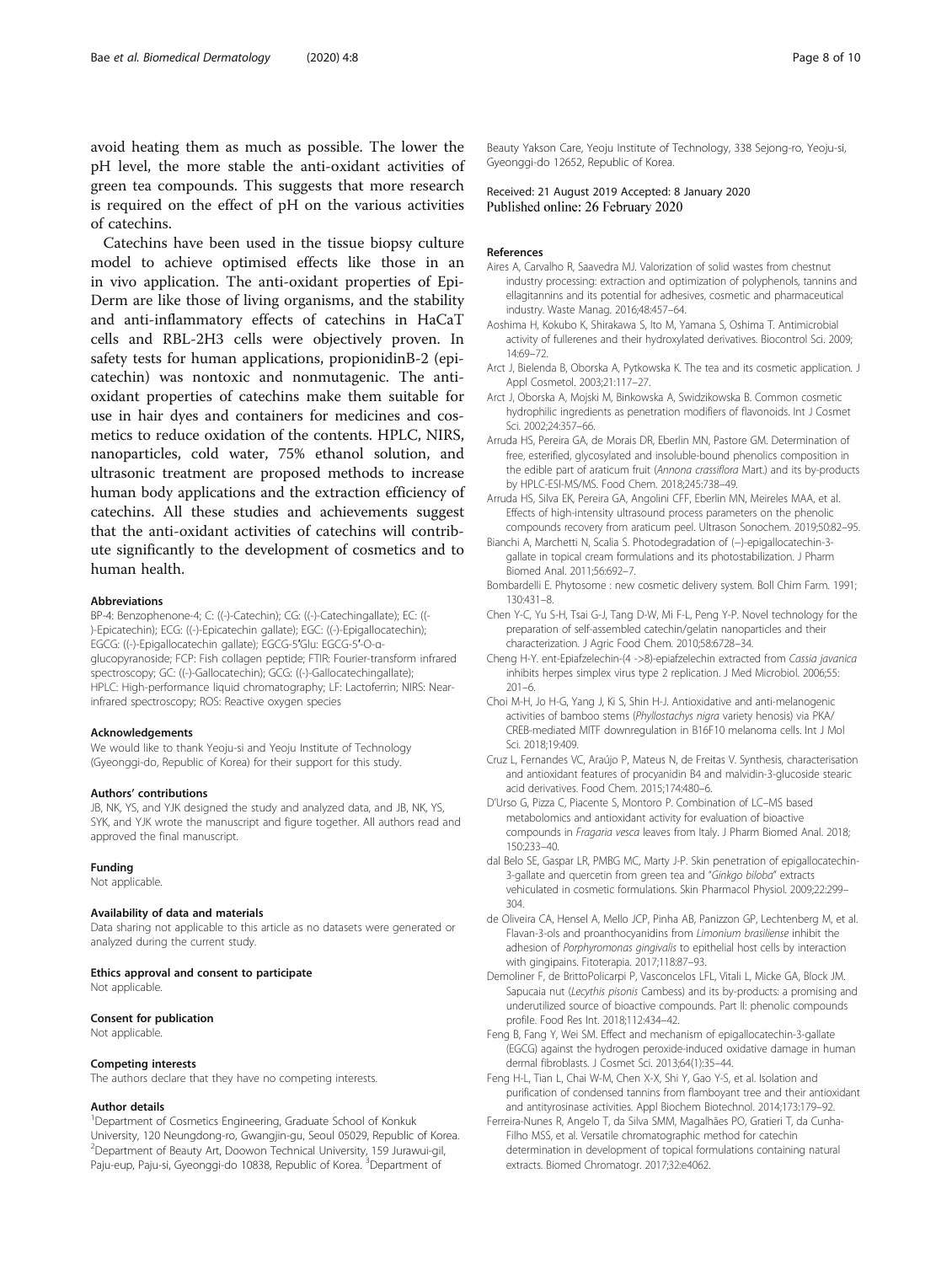<span id="page-8-0"></span>Foyet H, Tsala D, ZogoEssono Bodo J, Carine A, Heroyne L, Oben E. Antiinflammatory and anti-arthritic activity of a methanol extract from Vitellaria paradoxa stem bark. Pharm Res. 2015;7:367–77.

- Fung S-T, Ho CK, Choi S-W, Chung W-Y, Benzie IFF. Comparison of catechin profiles in human plasma and urine after single dosing and regular intake of green tea (Camellia sinensis). Br J Nutr. 2012;109:2199–207.
- Gallego M, Skowyra M, Gordon M, Azman N, Almajano M. Effect of leaves of Caesalpinia decapetala on oxidative stability of oil-in-water emulsions. Antioxidants. 2017;6:19.
- Goyal A, Bhat M, Sharma M, Garg M, Khairwa A, Garg R. Effect of green tea mouth rinse on Streptococcus mutans in plaque and saliva in children: an in vivo study. J Indian Soc Pedod Prev Dent. 2017;35:41–6.
- Gulati A, Rajkumar S, Karthigeyan S, Sud RK, Vijayan D, Thomas J, et al. Catechin and catechin fractions as biochemical markers to study the diversity of Indian tea (Camellia sinensis (L.) O. Kuntze) germplasm. Chem Biodivers. 2009; 6:1042–52.
- Han S, Kim E, Hwang K, Ratan Z, Hwang H, Kim E-M, et al. Cytoprotective effect of epigallocatechin gallate (EGCG)-5′-O-α-glucopyranoside, a novel EGCG derivative. Int J Mol Sci. 2018;19:1466.
- Hernández-Hernández C, Morales-Sillero A, Fernández-Bolaños J, Bermúdez-Oria A, Morales AA, Rodríguez-Gutiérrez G. Cocoa bean husk: industrial source of antioxidant phenolic extract. J Sci Food Agric. 2018;99:325–33.
- Huang CC, Wu WB, Fang JY, Chiang HS, Chen SK, Chen BH, Chen YT, Hung CF. (−)-Epicatechin-3-gallate, a green tea polyphenol is a potent agent against UVB-induced damage in HaCaT keratinocytes. Molecules. 2007 Aug 14;12(8): 1845–58.
- Ide K, Yamada H, Matsushita K, Ito M, Nojiri K, Toyoizumi K, et al. Effects of green tea gargling on the prevention of influenza infection in high school students: a randomized controlled study. PLoS One. 2014;9:e96373.
- Im KM, Jeon J-R. Synthesis of plant phenol-derived polymeric dyes for direct or mordant-based hair dyeing. J Vis Exp. 2016;118:e54772.
- Iñiguez-Franco F, Soto-Valdez H, Peralta E, Ayala-Zavala JF, Auras R, Gámez-Meza N. Antioxidant activity and diffusion of catechin and epicatechin from antioxidant active films made of poly (l-lactic acid). J Agric Food Chem. 2012; 60:6515–23.
- Jackson JK, Zhao J, Wong W, Burt HM. The inhibition of collagenase induced degradation of collagen by the galloyl-containing polyphenols tannic acid, epigallocatechin gallate and epicatechingallate. J Mater Sci Mater Med. 2010; 21:1435–43.
- Jang J-H, Park Y-D, Ahn H-K, Kim S-J, Lee J-Y, Kim E-C, et al. Analysis of green tea compounds and their stability in dentifrices of different pH levels. Chem Pharm Bull. 2014;62:328–35.
- Jeon J-R, Kim E-J, Murugesan K, Park H-K, Kim Y-M, Kwon J-H, et al. Laccasecatalysed polymeric dye synthesis from plant-derived phenols for potential application in hair dyeing: enzymatic colourations driven by homo- or hetero-polymer synthesis. Microb Biotechnol. 2010;3:324–35.
- Jin Y, Jin CH, Ho RK. Separation of catechin compounds from different teas. Biotechnol J. 2006;1:209–13.
- Kadhum WR, Sekiguchi S, Hijikuro I, Todo H, Sugibayashi K. A novel chemical enhancer approach for transdermal drug delivery with C17-monoglycerol ester liquid crystal-forming lipid. J Oleo Sci. 2017;66:443–54.
- Kim E, Hwang K, Lee J, Han S, Kim E-M, Park J, et al. Skin protective effect of epigallocatechin gallate. Int J Mol Sci. 2018;19:E173.
- Kim M-M. Effect of procyandin oligomers on oxidative hair damage. Skin Res Technol. 2011;17:108–18.
- Kim SS, Hyun C-G, Choi YH, Lee NH. Tyrosinase inhibitory activities of the compounds isolated from Neolitsea aciculata (Blume) Koidz. J Enzyme Inhib Med Chem. 2012;28:685–9.
- Kim YC, Choi SY, Park EY. Anti-melanogenic effects of black, green, and white tea extracts on immortalized melanocytes. J Vet Sci. 2015;16:135.
- Klein T, Longhini R, de Mello JCP. Development of an analytical method using reversed-phase HPLC-PDA for a semipurified extract of Paullinia cupana var. sorbilis (guaraná). Talanta. 2012;88:502–6.
- Kosińska A, Karamać M, Estrella I, Hernández T, Bartolomé B, Dykes GA. Phenolic compound profiles and antioxidant capacity of Persea americana mill. Peels and seeds of two varieties. J Agric Food Chem. 2012;60:4613–9.
- Kumar M, Chandel M, Kaur P, Pandit K, Kaur V, Kaur S, et al. Chemical composition and inhibitory effects of water extract of Henna leaves on

reactive oxygen species, DNA scission and proliferation of cancer cells. EXCLI J. 2016;15:842–57.

- Li C, Seeram NP. Ultra-fast liquid chromatography coupled with electrospray ionization time-of-flight mass spectrometry for the rapid phenolic profiling of red maple (Acer rubrum) leaves. J Sep Sci. 2018;41:2331–46.
- Lima EBC, de Sousa CNS, Vasconcelos GS, Meneses LN, YF e SP, Ximenes NC, et al. Antidepressant, antioxidant and neurotrophic properties of the standardized extract of Cocos nucifera husk fiber in mice. J Nat Med. 2016;70: 510–21.
- Madhan B, Subramanian V, Rao JR, Nair BU, Ramasami T. Stabilization of collagen using plant polyphenol: role of catechin. Int J Biol Macromol. 2005;37:47–53.
- Magalhães AC, Wiegand A, Rios D, Hannas A, Attin T, Buzalaf MAR. Chlorhexidine and green tea extract reduce dentin erosion and abrasion in situ. J Dent. 2009;37:994–8.
- Magalhães LM, Machado S, Segundo MA, Lopes JA, Páscoa RNMJ. Rapid assessment of bioactive phenolics and methylxanthines in spent coffee grounds by FT-NIR spectroscopy. Talanta. 2016;147:460–7.
- Marques TR, Cesar PHS, Braga MA, Marcussi S, Corrêa AD. Fruit bagasse phytochemicals from Malpighia emarginata rich in enzymatic inhibitor with modulatory action on hemostatic processes. J Food Sci. 2018;83:2840–9.
- Martincigh BS, Ollengo MA. The Photostabilizing effect of grape seed extract on three common sunscreen absorbers. Photochem Photobiol. 2016;92:870–84.
- Matsubara T, Wataoka I, Urakawa H, Yasunaga H. Effect of reaction pH and CuSO<sub>4</sub> addition on the formation of catechinone due to oxidation of (+)-catechin. Int J Cosmet Sci. 2013;35:362–7.
- Moulton MC, Braydich-Stolle LK, Nadagouda MN, Kunzelman S, Hussain SM, Varma RS. Synthesis, characterization and biocompatibility of "green" synthesized silver nanoparticles using tea polyphenols. Nanoscale. 2010;2: 763–70.
- Muhammad D, Hubert J, Lalun N, Renault J-H, Bobichon H, Nour M, et al. Isolation of flavonoids and triterpenoids from the fruits of Alphitonia neocaledonica and evaluation of their anti-oxidant, anti-tyrosinase and cytotoxic activities. Phytochem Anal. 2014;26:137–44.
- Nadim M, Auriol D, Lamerant-FayeL N, Lefèvre F, Dubanet L, Redziniak G, et al. Improvement of polyphenol properties upon glucosylation in a UV-induced skin cell ageing model. Int J Cosmet Sci. 2014;36:579–87.
- Niu L, Shao M, Liu Y, Hu J, Li R, Xie H, et al. Reduction of oxidative damages induced by titanium dioxide nanoparticles correlates with induction of the Nrf2 pathway by GSPE supplementation in mice. Chem Biol Interact. 2017; 275:133–44.
- Ohmori Y, Ito M, Kishi M, Mizutani H, Katada T, Konishi H. Antiallergic constituents from oolong tea stem. Biol Pharm Bull. 1995;18:683–6.
- Oliveira MB, Valentim IB, de Vasconcelos CC, Omena CM, Bechara EJ, da Costa JG, Freitas Mde L, Sant'Ana AE, Goulart MO. Cocos nucifera Linn. (Palmae) husk fiber ethanolic extract: antioxidant capacity and electrochemical investigation. Comb Chem High Throughput Screen. 2013;16:121–9.
- Ow Y-Y, Stupans I. Gallic acid and gallic acid derivatives: effects on drug metabolizing enzymes. Curr Drug Metab. 2003;4:241–8.
- Parisi OI, Puoci F, Iemma F, Curcio M, Cirillo G, Spizzirri UG, et al. Flavonoids preservation and release by methacrylic acid-grafted (N-vinyl-pyrrolidone). Pharm Dev Technol. 2012;18:1058–65.
- Puri A, Nguyen HX, Banga AK. Microneedle-mediated intradermal delivery of epigallocatechin-3-gallate. Int J Cosmet Sci. 2016;38:512–23.
- Reis GM, Faccin H, Viana C, da Rosa MB, de Carvalho LM. Vitis vinifera L. cv Pinot noir pomace and lees as potential sources of bioactive compounds. Int J Food Sci Nutr. 2016;67:789–96.
- Rojas LB, Quideau S, Pardon P, Charrouf Z. Colorimetric evaluation of phenolic content and GC-MS characterization of phenolic composition of alimentary and cosmetic argan oil and press cake. J Agric Food Chem. 2005;53:9122–7.
- Scalia S, Marchetti N, Bianchi A. Comparative evaluation of different coantioxidants on the photochemical- and functional-stability of epigallocatechin-3-gallate in topical creams exposed to simulated sunlight. Molecules. 2013;18:574–87.
- Sharma A, Gupta P, Verma AK. Preliminary nutritional and biological potential of Artocarpus heterophyllus L. shell powder. J Food Sci Technol. 2013;52:1339–49.
- Shi M, Nie Y, Zheng X-Q, Lu J-L, Liang Y-R, Ye J-H. Ultraviolet B (UVB) Photosensitivities of tea catechins and the relevant chemical conversions. Molecules. 2016;21:1345.
- Shin MC, Park SK, Jung SH. The inhibitory effect on cytotoxicity and nitric oxide (NO) of the nano-encapsulated extraction of lipid-soluble green tea leaves. J Nanosci Nanotechnol. 2019;19:970–3.